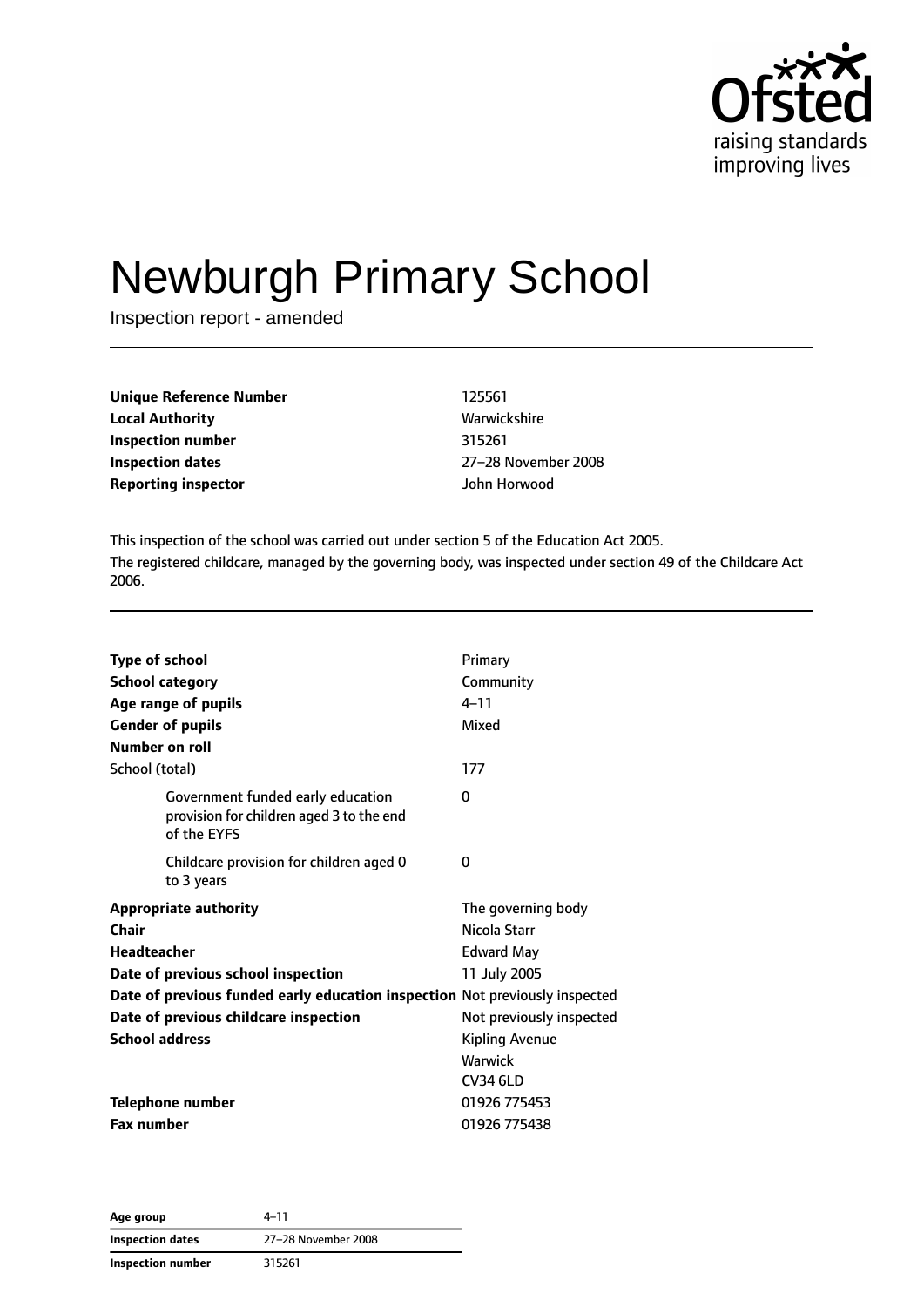## **Amended Report Addendum**

Report amended due to administration error

© Crown copyright 2008

Website: www.ofsted.gov.uk

This document may be reproduced in whole or in part for non-commercial educational purposes, provided that the information quoted is reproduced without adaptation and the source and date of publication are stated.

Further copies of this report are obtainable from the school. Under the Education Act 2005, the school must provide a copy of this report free of charge to certain categories of people. A charge not exceeding the full cost of reproduction may be made for any other copies supplied.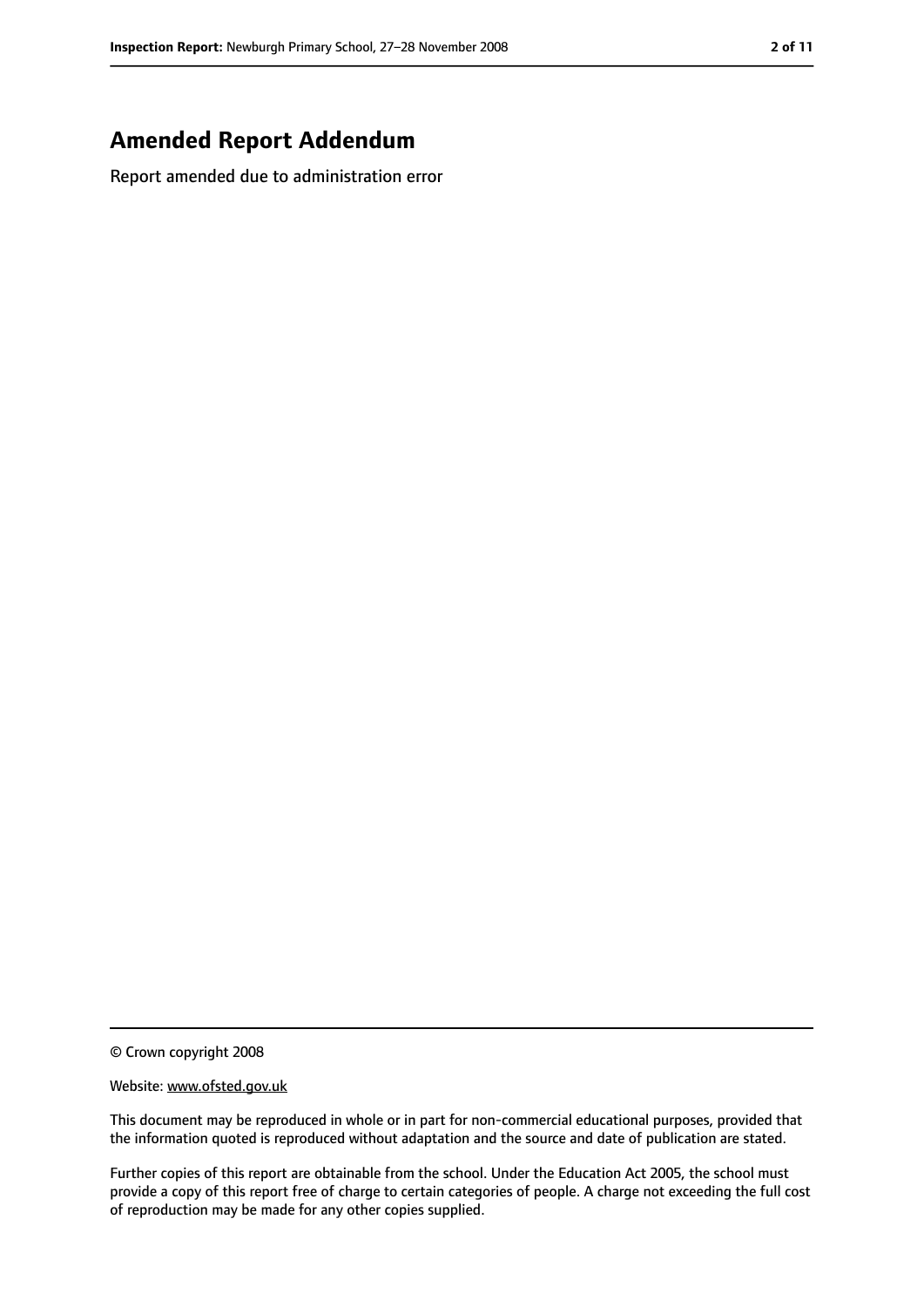# **Introduction**

The inspection was carried out by two Additional Inspectors.

#### **Description of the school**

This is a smaller than average primary school. The number of pupils is rapidly increasing. Most pupils come from White British backgrounds. There are few pupils at the early stages of speaking English but this number is steadily rising. The proportion of pupils entitled to free school meals is close to the national average but also increasing. The number of pupils who have learning difficulties and/or disabilities, which are mainly moderate learning difficulties or dyslexia, is slightly above the national average. Pupil mobility is increasing. The school has gained many awards, including Healthy School status, Arts Mark 'Silver Award' and the 'Green Flag' Eco-Schools Award.

Early Years Foundation Stage (EYFS) provision is only within the Reception class. Other EYFS provision, not managed by the governing body but on the school site, are a pre-school nursery, before- and after-school clubs and a Children's Centre.

#### **Key for inspection grades**

| Grade 1 | Outstanding  |
|---------|--------------|
| Grade 2 | Good         |
| Grade 3 | Satisfactory |
| Grade 4 | Inadequate   |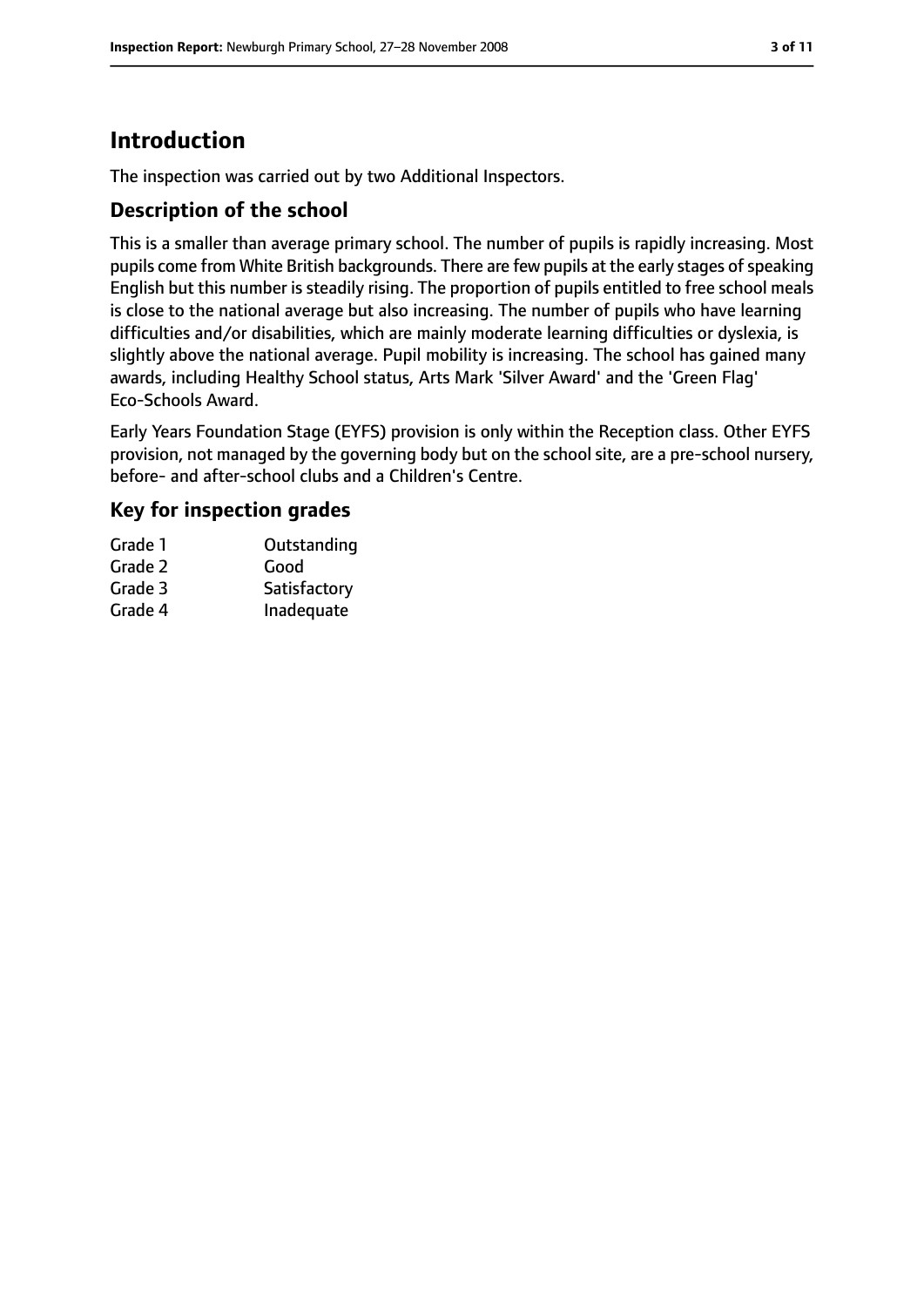#### **Overall effectiveness of the school**

#### **Grade: 2**

This is a good school. Parents recognise that it has many outstanding qualities. Their satisfaction with the school's provision far exceeds that seen in most schools. There were no concerns expressed about any aspect of care, safety, behaviour or leadership. Parental views were summarised by the comments of one parent who wrote, 'The school looks at every child's needs and works to get nothing but the best from each child. Children go to school happy and come home happy. All children are treated equally.' Parents also correctly identify the outstanding leadership of the headteacher and, as one parent commented, 'The school goes from strength to strength with a headteacher who gets the very best out of staff and children.'

The senior leadership team and the governors have a clear commitment to raising standards. The quality of leadership and management overall is good and their impact on raising academic standards and all aspects of pupils' personal development demonstrates a good capacity to improve the school. Staff at all levels are not prepared to accept 'satisfactory' as being good enough. The school provides an outstanding contribution to community cohesion through its worldwide links with faith groups, charitable endeavours and International eco project and is now a hub of the local community. The school is a well-respected and popular choice of parents.

Pupils' achievement is good. Children make good progress in the EYFS. Pupils enter the school with slightly below the expected level of skills for their age. Their progress in lessons is consistently good because of good teaching and, by the time they leave the school, their standards are above average. There are no significant differences in the progress made by any group of pupils. Pupils with learning difficulties and/or disabilities make good progress because of the good support they receive to address their specific needs. The school manages the individual support for pupils who join the school after the start of Year 1 very well and ensures they make good progress. The changes needed to the curriculum and to teaching when a significant number of new pupils join a class are not always made as quickly as they could be.

Teaching is good. Teachers are knowledgeable and make lessons enjoyable within a supportive and caring learning environment. Work generally matches the needs of all pupils because assessment data is well used. Marking of pupils' work provides good guidance on how pupils can reach higher standards. The use of individual targets to help raise standards is good and pupils are confident in talking about them. The curriculum is broad and meets statutory requirements. Pupils talk excitedly about new opportunities they have, such as learning Spanish. Provision for more able pupils is not sufficiently developed to enable them to make the better progress of which they are capable. A very good range of well-supported extra-curricular activities enriches the curriculum.

Pastoral care is outstanding, with all systems in place to ensure the safety and care of pupils. There are outstanding links with external agencies to ensure support for vulnerable pupils. Strong links with other schools ensure pupils have smooth transfers to secondary schools. One parent commented that Newburgh is a caring school where every child matters and this was confirmed during the inspection. Relationships, behaviour, enjoyment, keeping safe, leading a healthy lifestyle and attendance are all outstanding. Pupils willingly take on responsibilities within school. Their contribution to the community is outstanding, with the school council being very effective. Pupils acquire good academic and social skills which prepare them well for their next stage of education.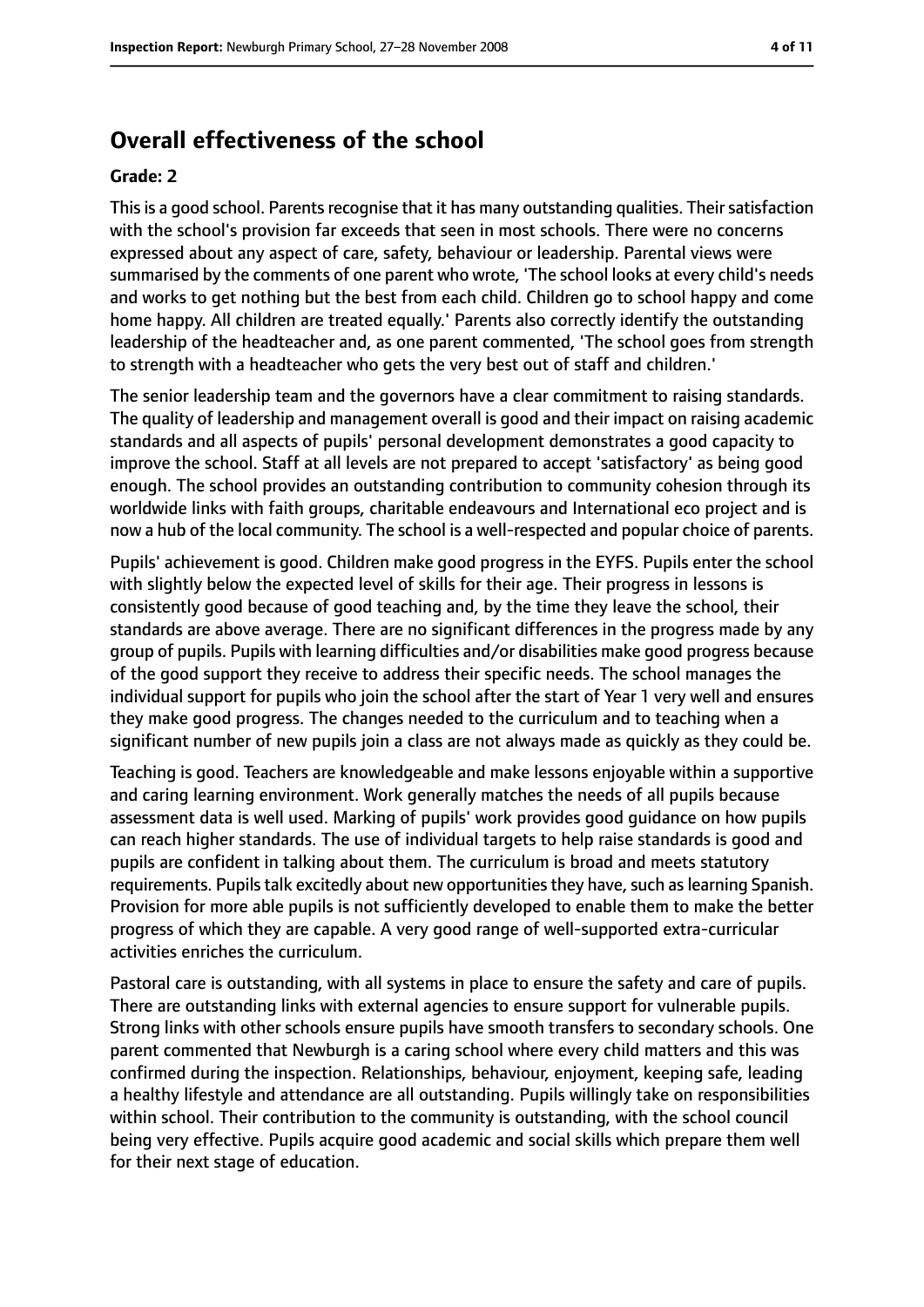## **Effectiveness of the Early Years Foundation Stage**

#### **Grade: 2**

Parents are very pleased with the good start given to their children in the Reception Year, particularly in the outstanding attention to their personal development and well-being. The school's excellent promotion of each individual's welfare, very strong partnership with parents and extensive and well-thought-out induction programmes ensure children settle quickly into the class. Children become happy and confident learners because adults give them plenty of exciting activities and just the right amount of help whilst at the same time encouraging them to become independent, for example in choosing their own activities.

Children start in Reception with a very wide range of skills but overall these are slightly below those expected for their age. They make good progress and by the end of the year, most children reach broadly average standards and a few exceed this. The basic skills of speaking, listening, reading, writing and number are given a high priority. Daily sessions focusing on letters and sounds help to boost their early reading and writing skills well. There is the correct balance between the activities children choose themselves and those directed by the adults.

Leadership and management are good. Effective teamwork between teachers and skilled teaching assistants is a key factor in the good progress of all, including vulnerable children and those with additional needs. However, the outdoor area is underdeveloped and does not yet provide sufficient challenge in all areas of learning. The school is well aware that this is an aspect needing improvement and plans are in place to make changes.

#### **What the school should do to improve further**

- Review teaching and the curriculum regularly to ensure they meet the changing needs of a class as new pupils join.
- Make full use of the outdoor area for the EYFS to ensure sufficient challenge in all areas of learning.
- Improve the provision for more able pupils so that they are able to make the better progress of which they are capable.

# **Achievement and standards**

#### **Grade: 2**

Standards of work seen in the school are generally above expected levels and all pupils make good progress in all lessons. At the end of Year 2, standards are above average in mathematics and science and close to average in writing. Good progress continues and, as the provisional 2008 school data shows, by the end of Year 6, pupils leave the school with standards above the 2007 national average. The school is focusing on raising standards especially in writing and also for boys. No differences were seen between subjects or groups of pupils during the inspection. All groups of pupils make similarly good progress but the more able pupils do not make as much progress as they could. Those with learning difficulties and/or disabilities make good progress because of the support they are given.

# **Personal development and well-being**

#### **Grade: 1**

Pupils' spiritual, moral, social and cultural development and relationships are outstanding. There is clear mutual respect between adults and pupils as well as among pupils. Behaviour is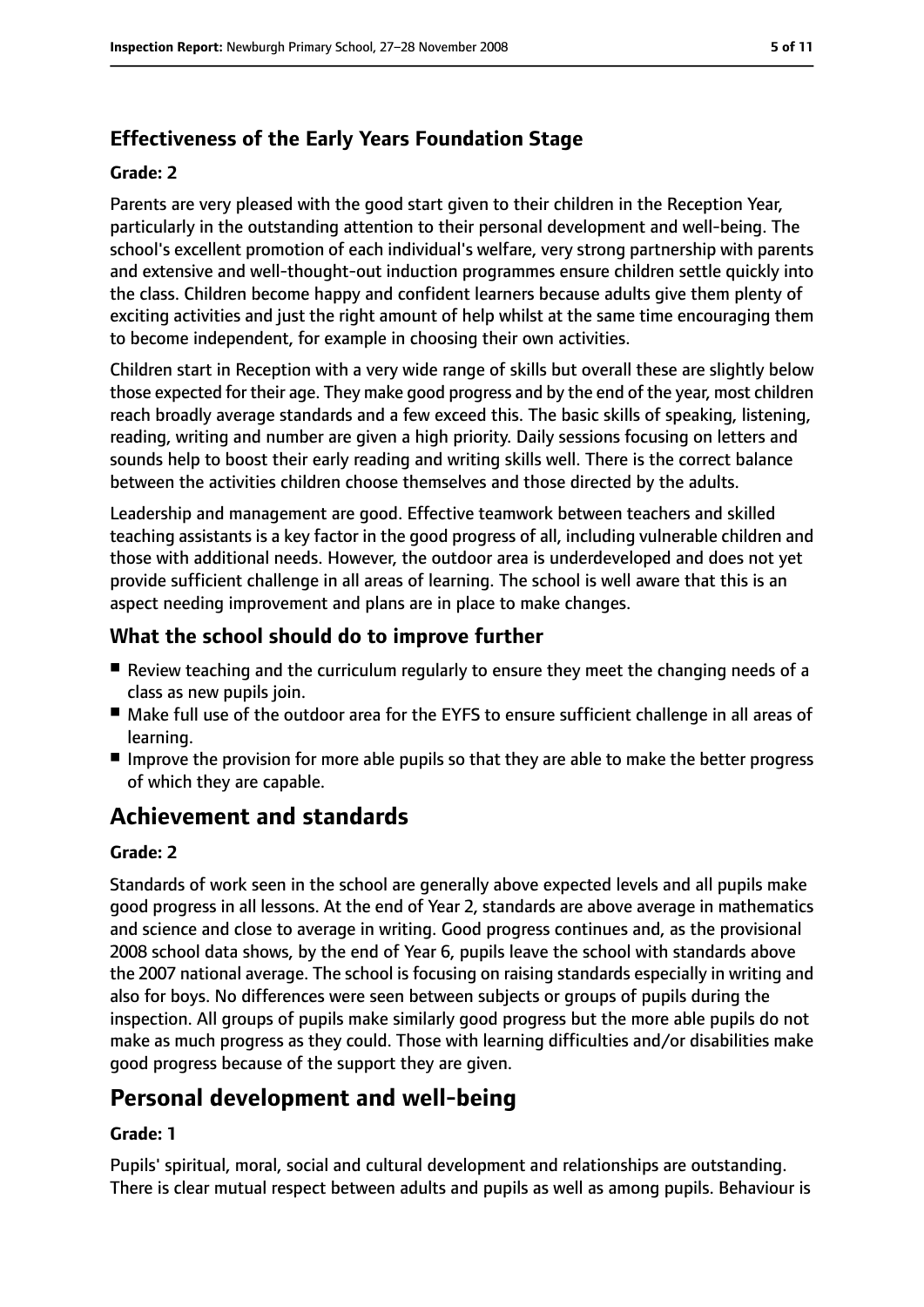outstanding, ensuring that all pupils can learn in a safe and happy environment. No parents or pupils raised any concerns about behaviour. An outstanding quality of the pupils in general is the way the older ones look after the younger ones and there is mutual respect. The cultural understanding is outstanding. One parent commented that 'the school has provided a safe and nurturing environment where my children are able to celebrate their diversity and similarities with equal confidence and ease'. Pupils' enjoyment at being part of the school community is outstanding. This is reflected by their outstanding attendance and by their regular visits to the headteacher's office to show their work, proudly leaving with a reward sticker.

## **Quality of provision**

#### **Teaching and learning**

#### **Grade: 2**

Within overall good teaching, there are some emerging strengths and outstanding practice. Work is generally well matched to pupils' abilities and the teachers make good use of assessment data. Teachers make the lessons interesting, enjoyable and exciting. Often, this is achieved by the effective use of clear and challenging timescales for activities. They use a very good range of activities and make full use of information and communication technology (ICT) systems to stimulate learning. Learning objectives are shared with pupils who know what levels they are working at and what their targets are. Pupils are keen to contribute and teachers build on their responses to enhance learning. Pupils are becoming increasingly involved in self-assessment. Progress is good in lessons and is shared regularly with parents. Teaching assistants provide very effective support for all pupils, particularly pupils who need extra help.

#### **Curriculum and other activities**

#### **Grade: 2**

The curriculum is broad and balanced, meeting national requirements. There is a strong focus on developing literacy and numeracy skills to enable pupils to achieve well. Priority is also given to personal, social and health education and this has resulted in the outstanding personal development of pupils. Ongoing development of the curriculum gives pupils the opportunity to extend their knowledge through such areas as modern foreign languages, which pupils find very exciting. Extra-curricular activities are provided for and attended well by pupils of all ages. These include visits out into the community to visit the theatre and the opportunity for a residential trip. Development of the curriculum to fully meet the needs of more able pupils is currently being carried out.

#### **Care, guidance and support**

#### **Grade: 1**

The pastoral care of pupils is outstanding. The school has established strong links with external agencies to help ensure pupils are cared for and supported well. Child protection procedures are securely in place. There is a high emphasis placed on personal development. As a result, pupils relate extremely well to each other. There are very good and effective systems for managing behaviour and monitoring attendance. Progresstracking systems are well established and supplemented by regular review meetings so that information is shared with pupils and parents. Systems for tracking the progress of pupils with learning difficulties and/or disabilities are equally effective at helping them to make good progress. All planning sheets include information extracted from individual education plans. Target setting is used consistently to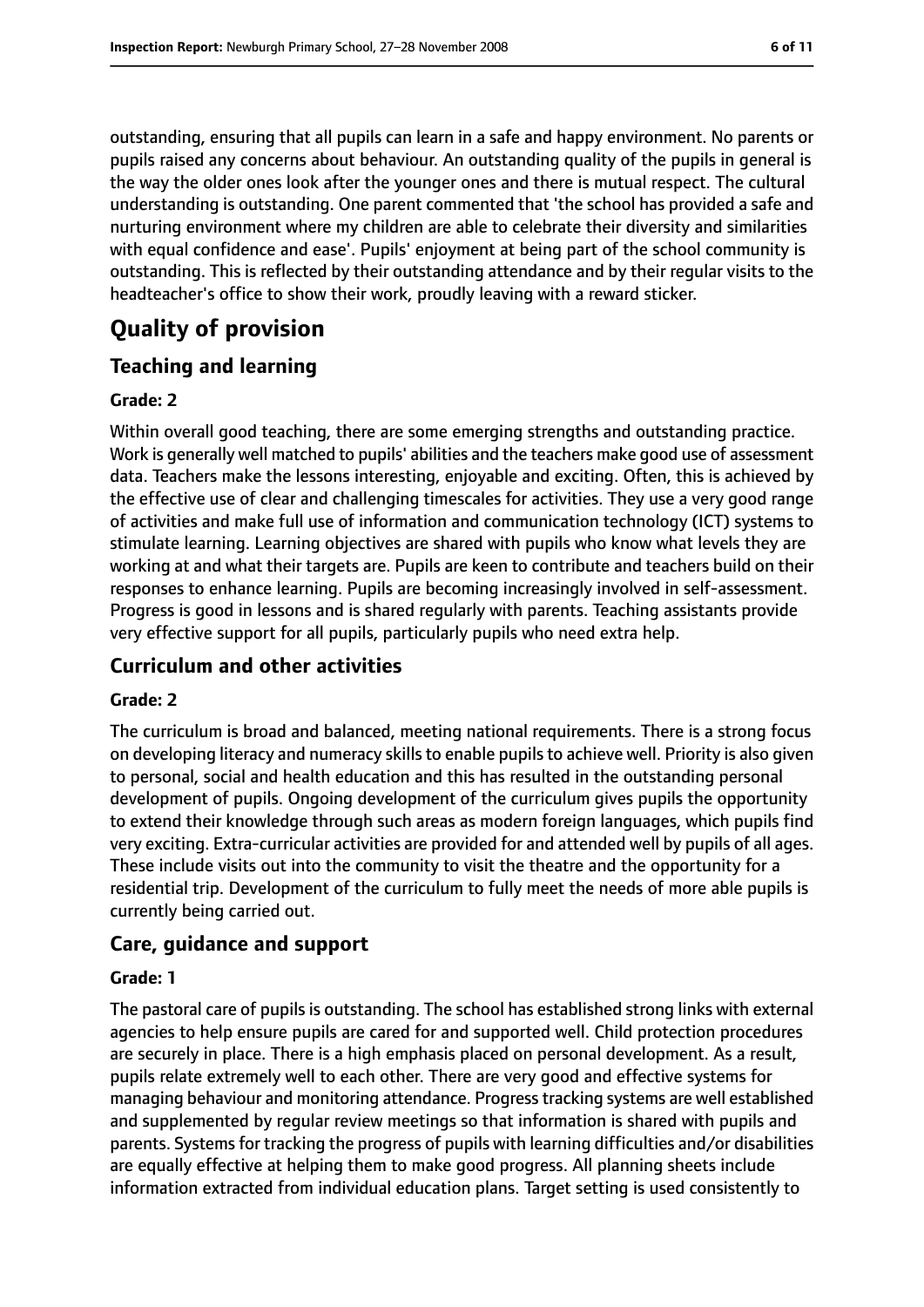encourage learning, and marking is effective in providing advice. Pupils talk confidently about their targets and say that all the teachers give them written advice on how to improve, or do this very well through talking to them.

## **Leadership and management**

#### **Grade: 2**

The leadership of the headteacher is outstanding. The leadership team has a clear focus on raising standards. They ensure teaching is always good within an extremely caring and supportive environment. The well-led governing body fulfils all its legal requirements. There is a clear focus on developing the governing body to be representative of the local community and have the skills to improve the school still further. The impact that the leadership team and the governors have had on improving the school is good. The self-evaluation systems in the school are good and, together with the school improvement plan, demonstrate that areas for development are known and being addressed. Good assessment systems are in place, but the changing class numbers sometimes require a more frequent review of provision to help raise standards further. From a low level of community involvement, the school has now developed very good links with the local community as part of the outstanding contribution it makes to community cohesion. It has already started to investigate ways of extending thisinto the further community to benefit pupils even more in their understanding of a diverse multicultural society.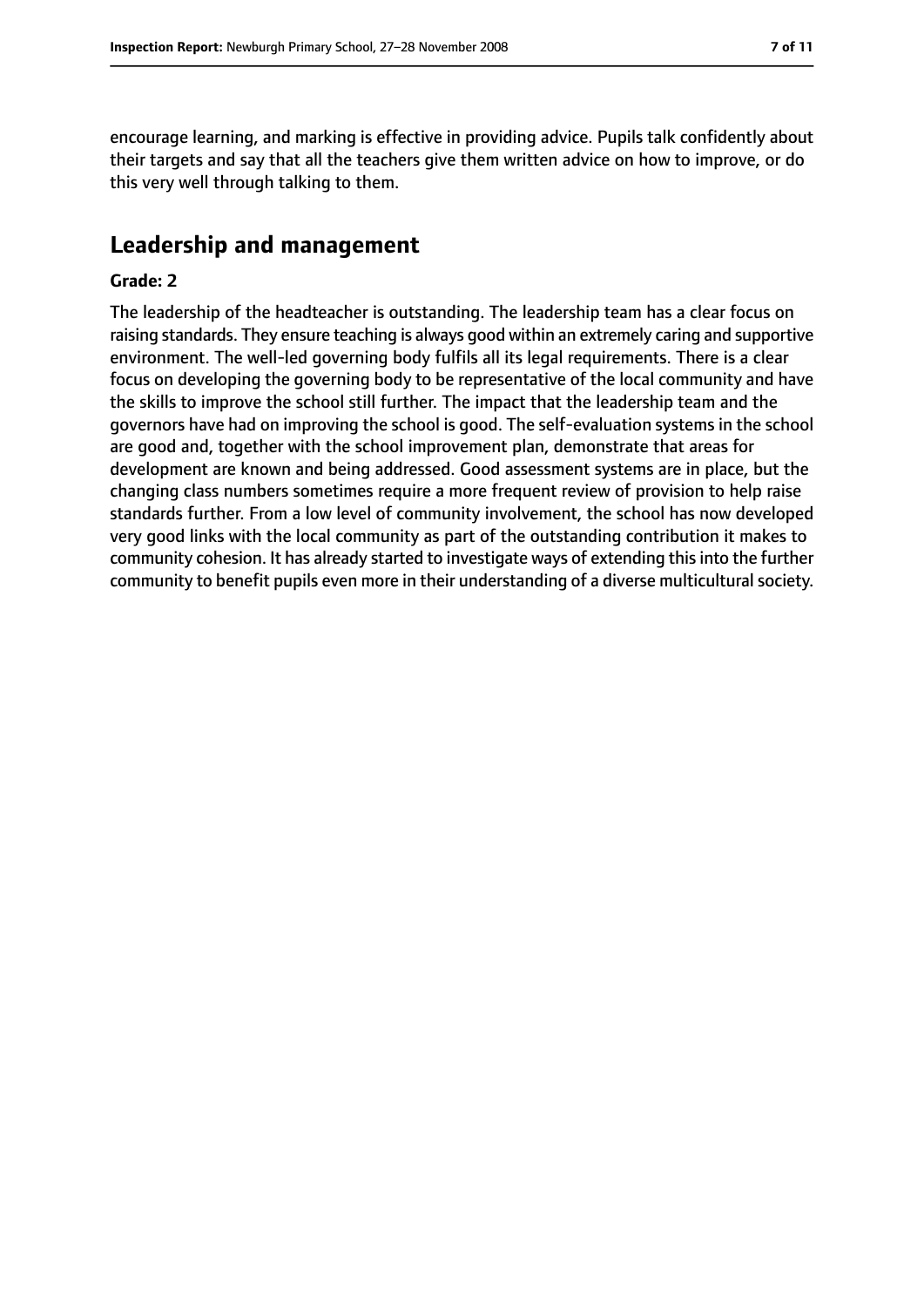**Any complaints about the inspection or the report should be made following the procedures set out in the guidance 'Complaints about school inspection', which is available from Ofsted's website: www.ofsted.gov.uk.**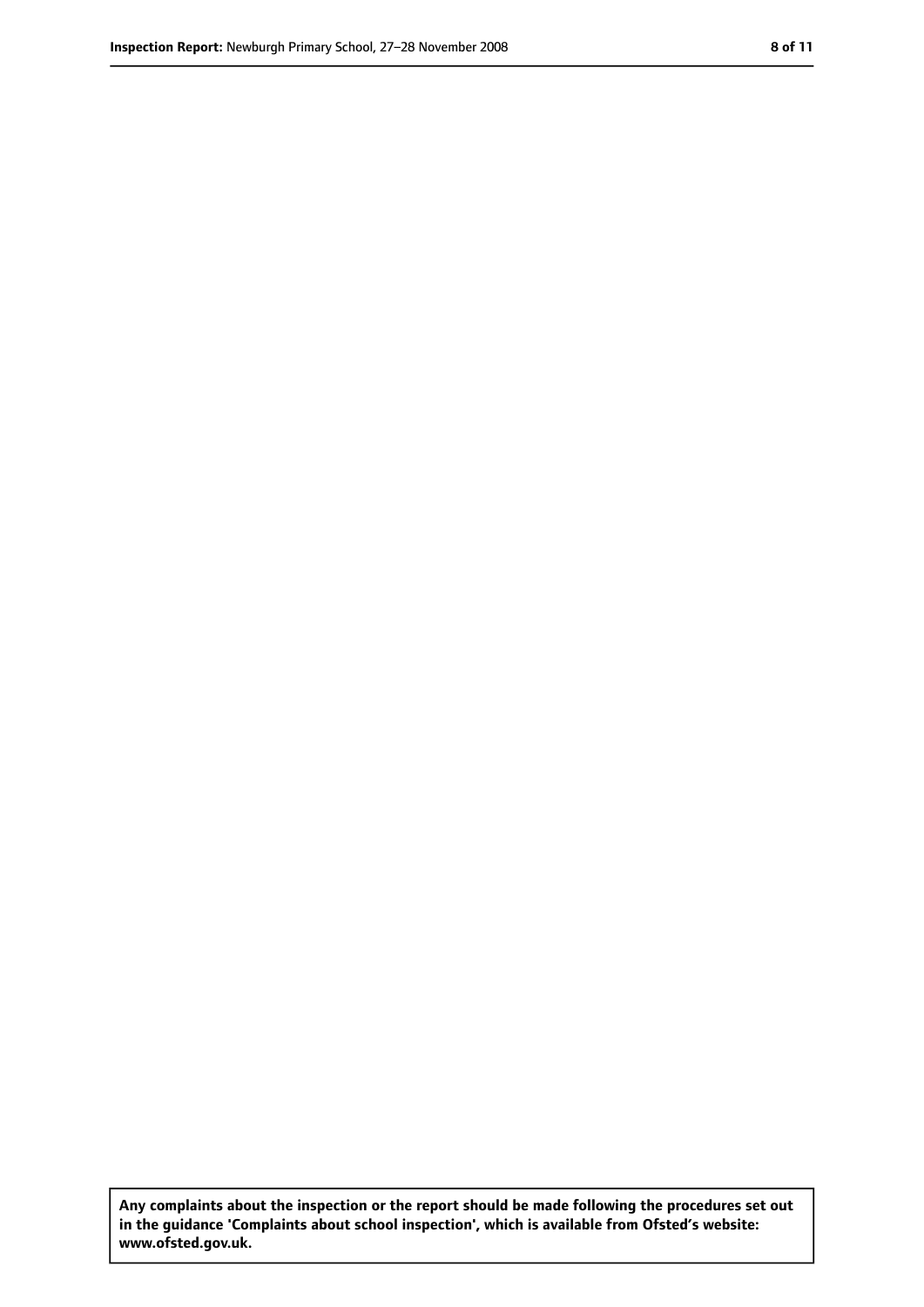# **Inspection judgements**

| Key to judgements: grade 1 is outstanding, grade 2 good, grade 3 satisfactory, and | <b>School</b>  |
|------------------------------------------------------------------------------------|----------------|
| arade 4 inadequate                                                                 | <b>Overall</b> |

#### **Overall effectiveness**

| How effective, efficient and inclusive is the provision of<br>education, integrated care and any extended services in meeting the<br>needs of learners? |     |
|---------------------------------------------------------------------------------------------------------------------------------------------------------|-----|
| Effective steps have been taken to promote improvement since the last<br>inspection                                                                     | Yes |
| How well does the school work in partnership with others to promote learners'<br>well being?                                                            |     |
| The capacity to make any necessary improvements                                                                                                         |     |

## **Effectiveness of the Early Years Foundation Stage**

| How effective is the provision in meeting the needs of children in the<br><b>EYFS?</b>       |  |
|----------------------------------------------------------------------------------------------|--|
| How well do children in the EYFS achieve?                                                    |  |
| How good are the overall personal development and well-being of the children<br>in the EYFS? |  |
| How effectively are children in the EYFS helped to learn and develop?                        |  |
| How effectively is the welfare of children in the EYFS promoted?                             |  |
| How effectively is provision in the EYFS led and managed?                                    |  |

#### **Achievement and standards**

| How well do learners achieve?                                                                               |  |
|-------------------------------------------------------------------------------------------------------------|--|
| The standards <sup>1</sup> reached by learners                                                              |  |
| How well learners make progress, taking account of any significant variations<br>between groups of learners |  |
| How well learners with learning difficulties and/or disabilities make progress                              |  |

<sup>&</sup>lt;sup>1</sup>Grade 1 - Exceptionally and consistently high; Grade 2 - Generally above average with none significantly below average; Grade 3 - Broadly average to below average; Grade 4 - Exceptionally low.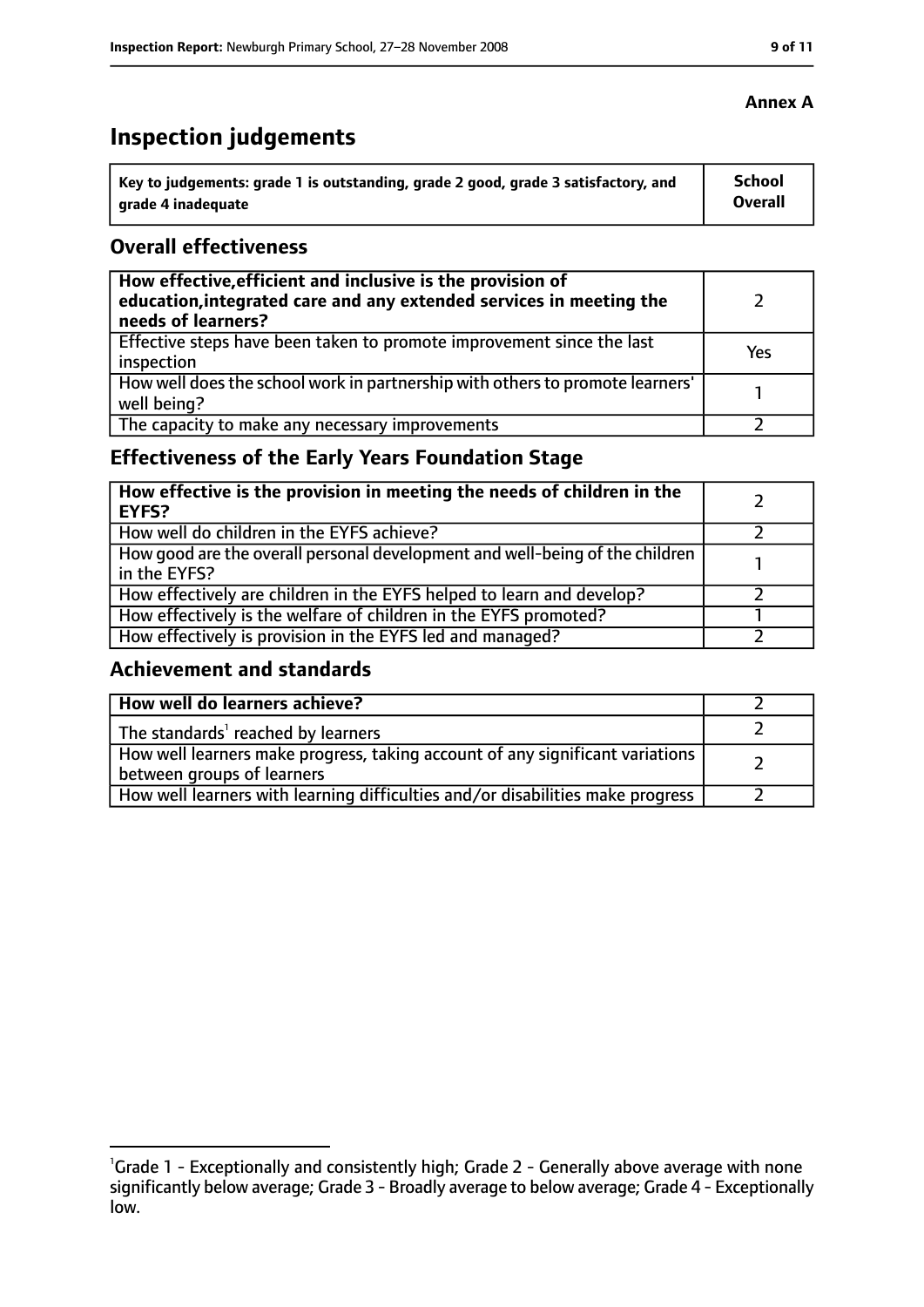# **Personal development and well-being**

| How good are the overall personal development and well-being of the<br>learners?                                 |  |
|------------------------------------------------------------------------------------------------------------------|--|
| The extent of learners' spiritual, moral, social and cultural development                                        |  |
| The extent to which learners adopt healthy lifestyles                                                            |  |
| The extent to which learners adopt safe practices                                                                |  |
| The extent to which learners enjoy their education                                                               |  |
| The attendance of learners                                                                                       |  |
| The behaviour of learners                                                                                        |  |
| The extent to which learners make a positive contribution to the community                                       |  |
| How well learners develop workplace and other skills that will contribute to<br>their future economic well-being |  |

# **The quality of provision**

| How effective are teaching and learning in meeting the full range of<br>learners' needs?              |  |
|-------------------------------------------------------------------------------------------------------|--|
| How well do the curriculum and other activities meet the range of needs and<br>interests of learners? |  |
| How well are learners cared for, quided and supported?                                                |  |

## **Leadership and management**

| How effective are leadership and management in raising achievement<br>and supporting all learners?                                              |     |
|-------------------------------------------------------------------------------------------------------------------------------------------------|-----|
| How effectively leaders and managers at all levels set clear direction leading<br>to improvement and promote high quality of care and education |     |
| How effectively leaders and managers use challenging targets to raise standards                                                                 |     |
| The effectiveness of the school's self-evaluation                                                                                               |     |
| How well equality of opportunity is promoted and discrimination eliminated                                                                      |     |
| How well does the school contribute to community cohesion?                                                                                      |     |
| How effectively and efficiently resources, including staff, are deployed to<br>achieve value for money                                          |     |
| The extent to which governors and other supervisory boards discharge their<br>responsibilities                                                  |     |
| Do procedures for safeguarding learners meet current government<br>requirements?                                                                | Yes |
| Does this school require special measures?                                                                                                      | No  |
| Does this school require a notice to improve?                                                                                                   | No  |